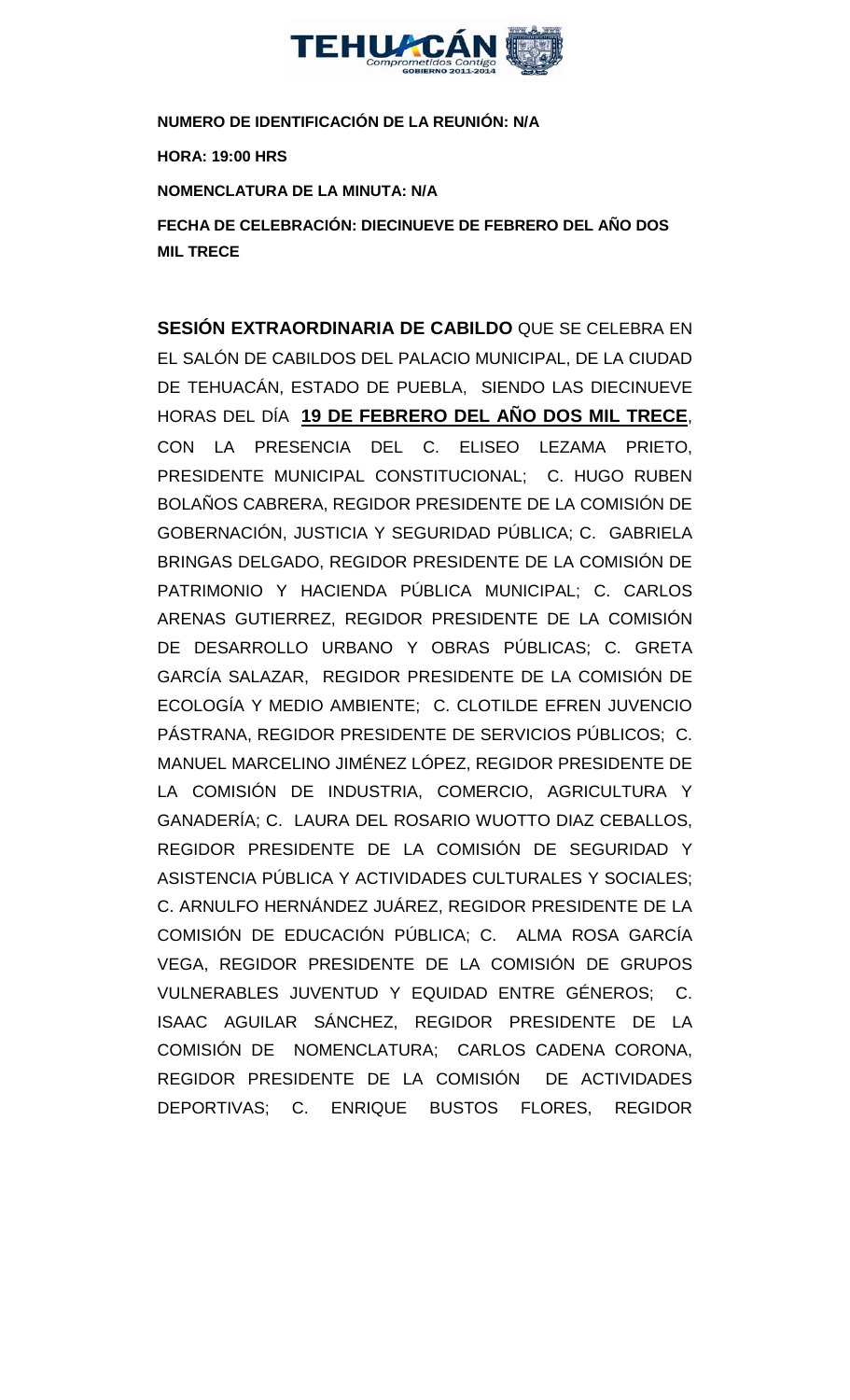PRESIDENTE DE LA COMISIÓN DE PATRIMONIO HISTÓRICO; C. LIC. ROBERTO IVÁN LINARES CHÁVEZ, SÍNDICO MUNICIPAL, ASÍ COMO EL C. DR. JOSÉ ORLANDO CUALLO CINTA, SECRETARIO DEL AYUNTAMIENTO QUIEN DA FE.---------------------------------------------

UNA VEZ QUE SE HA PASADO LISTA DE ASISTENCIA SE INFORMA LO SIGUIENTE:

NO SE ENCUENTRA EL C. CARLOS CADENA CORONA, EN ESTA SESIÓN DE CABILDO.

SEÑOR PRESIDENTE LE COMUNICO QUE SE ENCUENTRAN 13 DE LOS MIEMBROS DEL CABILDO, POR LO ANTERIOR SE DECLARA EL QUÓRUM LEGAL PARA CONTINUAR CON LA PRESENTE SESIÓN DE CABILDO.

EL C. DR. JOSÉ ORLANDO CUALLO CINTA, PROCEDE A DAR LECTURA AL ORDEN DEL DÍA, MISMA QUE CONTIENE LOS SIGUIENTES PUNTOS:

#### **1.- APERTURA DE LA SESIÓN**

**2.- LISTA DE ASISTENCIA**

**3.- DECLARATORIA DEL QUÓRUM**

**4.- LECTURA Y FIRMA DEL ACTA ANTERIOR**

#### **5.- COMISIÓN DE PATRIMONIO Y HACIENDA PÚBLICA MUNICIPAL.**

 ANÁLISIS, DISCUSIÓN Y EN SU CASO APROBACION DEL DICTAMEN QUE CONTIENE EL ESTADO DE ORIGEN Y APLICACIÓN DE RECURSOS MES DE ENERO DEL 2013.

#### **CLAUSURA**

PASAMOS AL PUNTO DE: LECTURA Y FIRMA DE ACTA DE LA SESION ANTERIOR

EN ESTOS MOMENTOS EL DR. ORLANDO CUALLO CINTA, PROCEDE A DAR LECTURA AL ACTA ANTERIOR UNA VEZ TERMINADA LA LECTURA SE PROCEDE A PASAR A LOS REGIDORES PARA SU FIRMA CORRESPONDIENTE.

**COMISIÓN DE PATRIMONIO Y HACIENDA PÚBLICA MUNICIPAL.- ANÁLISIS, DISCUSIÓN Y EN SU CASO APROBACION DEL**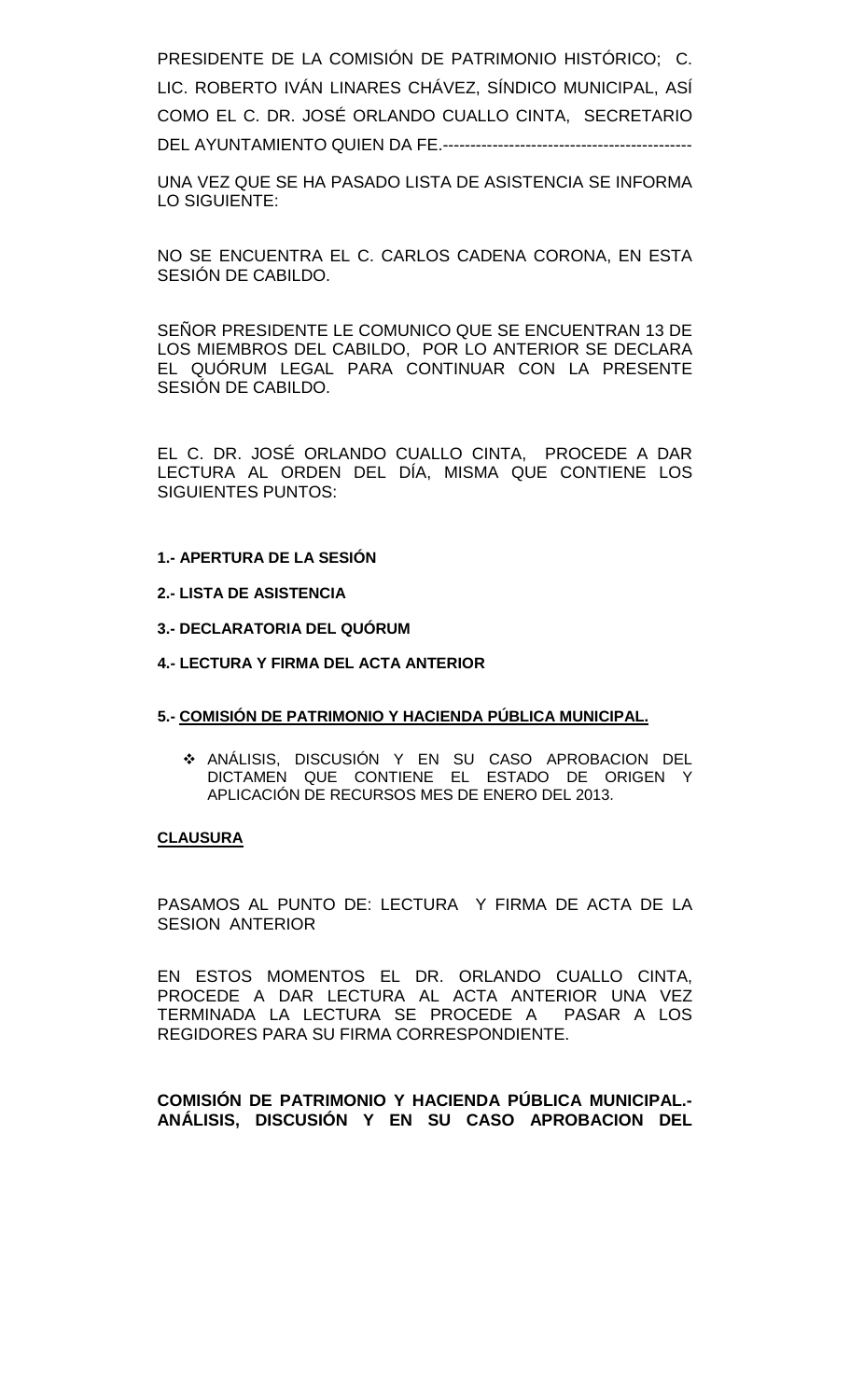#### **DICTAMEN QUE CONTIENE EL ESTADO DE ORIGEN Y APLICACIÓN DE RECURSOS MES DE ENERO DEL AÑO QUE TRANSCURRE Y TRASPASOS PRESUPUESTALES DEL 01 AL 31 DE ENERO DEL 2013.**

SEÑORA REGIDORA TIENE USTED EL USO DE LA PALABRA.

LA C. GABRIELA BRINGAS DELGADO, PROCEDE A DAR LECTURA AL DICTAMEN CORRESPONDIENTE, MISMO QUE A LA LETRA DICE:

### **"…HONORABLE CABILDO:**

LOS SUSCRITOS REGIDORES GABRIELA BRINGAS DELGADO, GRETA GARCÍA SALAZAR, Y HUGO BOLAÑOS CABRERA, MIEMBROS INTEGRANTES DE LA COMISIÓN DE PATRIMONIO Y HACIENDA PÚBLICA MUNICIPAL DEL H. AYUNTAMIENTO DE TEHUACÁN PUEBLA, EN USO DE LAS FACULTADES QUE NOS CONFIEREN LOS ARTÍCULOS 78 FRACCIÓN XIII, 92 FRACCIONES I, III Y V, DE LA LEY ORGÁNICA MUNICIPAL, Y DE ACUERDO CON LO QUE ESTABLECEN LOS ARTÍCULOS 37 FRACCIÓN IV INCISO A), 38 FRACCIONES I, II, III INCISOS A) B) Y D) DE LA LEY DE FISCALIZACIÓN SUPERIOR Y RENDICIÓN DE CUENTAS PARA EL ESTADO DE PUEBLA, SOMETEMOS A LA CONSIDERACIÓN DE ESTE HONORABLE CUERPO COLEGIADO EL PRESENTE DICTAMEN QUE VERSA SOBRE LOS ESTADOS DE ORIGEN Y APLICACIÓN DE RECURSOS, QUE COMPRENDE EL PERIODO DEL 01 AL 31 DE ENERO DEL AÑO QUE TRANSCURRE, Y TRASPASOS PRESUPUESTALES DEL 01 AL 31 DE ENERO DE 2013 .

# C O N S I D E R A N D O

I. QUE DE CONFORMIDAD CON LAS FRACCIONES II, IV DEL ARTÍCULO 115 DE LA CONSTITUCIÓN POLÍTICA DE LOS ESTADOS UNIDOS MEXICANOS, LOS MUNICIPIOS ESTARÁN INVESTIDOS DE PERSONALIDAD JURÍDICA Y MANEJARÁN SU PATRIMONIO CONFORME A LA LEY, LOS AYUNTAMIENTOS TENDRÁN FACULTADES PARA APROBAR, DE ACUERDO CON LAS LEYES EN MATERIA MUNICIPAL QUE DEBERÁN EXPEDIR LAS LEGISLATURAS DE LOS ESTADOS, LOS BANDOS DE POLICÍA Y GOBIERNO, LOS REGLAMENTOS, CIRCULARES Y DISPOSICIONES ADMINISTRATIVAS DE OBSERVANCIA GENERAL DENTRO DE SUS RESPECTIVAS JURISDICCIONES, QUE ORGANICE LA ADMINISTRACIÓN PÚBLICA MUNICIPAL, REGULEN LAS MATERIAS, PROCEDIMIENTOS, FUNCIONES Y SERVICIOS PÚBLICOS DE SU COMPETENCIA Y ASEGUREN LA PARTICIPACIÓN CIUDADANA Y VECINAL; ASÍ MISMO LOS MUNICIPIOS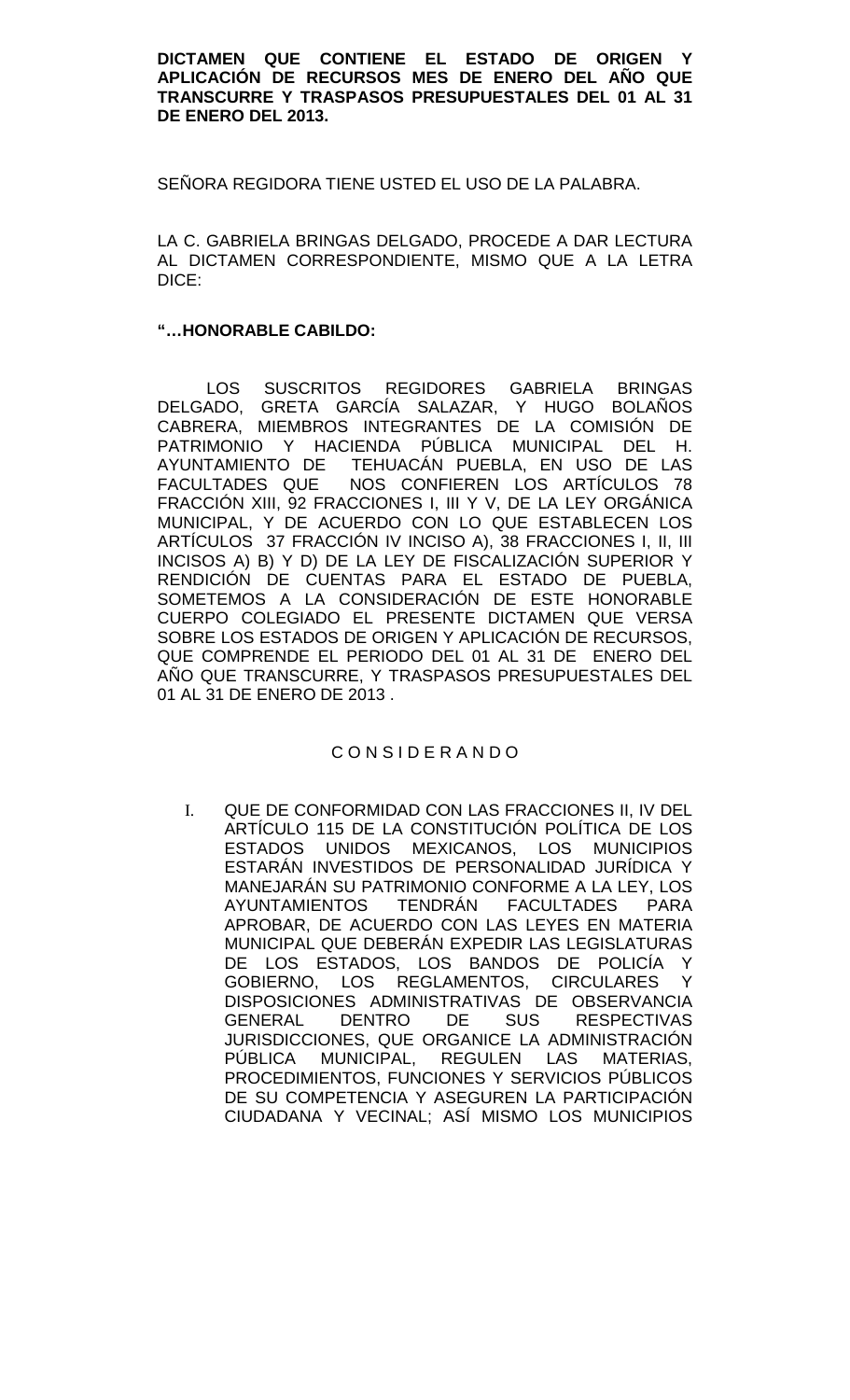ADMINISTRARÁN LIBREMENTE SU HACIENDA, LA CUAL SE FORMARÁ DE LOS RENDIMIENTOS DE LOS BIENES QUE LES PERTENEZCAN, ASÍ COMO DE LAS CONTRIBUCIONES Y OTROS INGRESOS QUE LAS LEGISLATURAS ESTABLEZCAN A SU FAVOR; MISMAS DISPOSICIONES QUE SON TRASLADADAS AL PÁRRAFO PRIMERO DEL ARTÍCULO 103 Y A LA FRACCIÓN III DEL ARTÍCULO 105 DE LA CONSTITUCIÓN POLÍTICA DEL ESTADO LIBRE Y SOBERANO DE PUEBLA, ASÍ COMO AL ARTÍCULO 3 DE LA LEY ORGÁNICA MUNICIPAL;

- II. QUE LA FRACCIÓN XIII DEL ARTÍCULO 78 DE LA LEY ORGÁNICA MUNICIPAL DETERMINA QUE SON ATRIBUCIONES DE LOS AYUNTAMIENTOS REVISAR Y APROBAR EN ACTA CIRCUNSTANCIADA LOS ESTADOS DE ORIGEN Y APLICACIÓN DE RECURSOS, PARA SU REMISIÓN, EN LOS TÉRMINOS QUE SEÑALE LA LEY APLICABLE, AL ÓRGANO DE FISCALIZACIÓN SUPERIOR DEL ESTADO, ACTUALMENTE AUDITORÍA SUPERIOR DEL ESTADO DE PUEBLA.
- III. QUE DE CONFORMIDAD CON EL ARTÍCULO 113 DE LA CONSTITUCIÓN POLÍTICA DEL ESTADO LIBRE Y SOBERANO DEL ESTADO DE PUEBLA, EL ÓRGANO DE FISCALIZACIÓN SUPERIOR DEL ESTADO, ACTUALMENTE AUDITORIA SUPERIOR DE LA FEDERACIÓN, ES LA UNIDAD DE FISCALIZACIÓN, CONTROL Y EVALUACIÓN, DEPENDIENTE DEL CONGRESO DEL ESTADO, QUE CUENTA CON AUTONOMÍA TÉCNICA Y DE GESTIÓN; ENCARGADA DE REVISAR, SIN EXCEPCIÓN, LA CUENTA DE LAS HACIENDAS PÚBLICAS; EL MANEJO, LA CUSTODIA Y LA APLICACIÓN DE FONDOS Y RECURSOS DE LOS PODERES DEL ESTADO, A TRAVÉS DE LA CUENTA PÚBLICA ESTATAL, DE LOS AYUNTAMIENTOS Y DEMÁS SUJETOS DE REVISIÓN, ASÍ COMO VERIFICAR EL CUMPLIMIENTO DE LOS OBJETIVOS CONTENIDOS EN LOS PLANES Y PROGRAMAS ESTABLECIDOS, EN LOS TÉRMINOS DE LAS LEYES RESPECTIVAS.
- IV. QUE DE CONFORMIDAD CON EL ARTÍCULO 2 FRACCIÓN XXIII DE LA LEY DE FISCALIZACIÓN SUPERIOR Y RENDICIÓN DE CUENTAS PARA EL ESTADO DE PUEBLA, SE SEÑALA ENTRE OTROS A LOS AYUNTAMIENTOS COMO SUJETOS DE REVISIÓN.
- V. QUE LA LEY DE FISCALIZACIÓN SUPERIOR Y RENDICIÓN DE CUENTAS PARA EL ESTADO DE PUEBLA DISPONE QUE "PARA LA REVISIÓN Y FISCALIZACIÓN SUPERIOR DE LA CUENTA PÚBLICA, EL ÓRGANO FISCALIZADOR TENDRÁ LAS ATRIBUCIONES SIGUIENTES: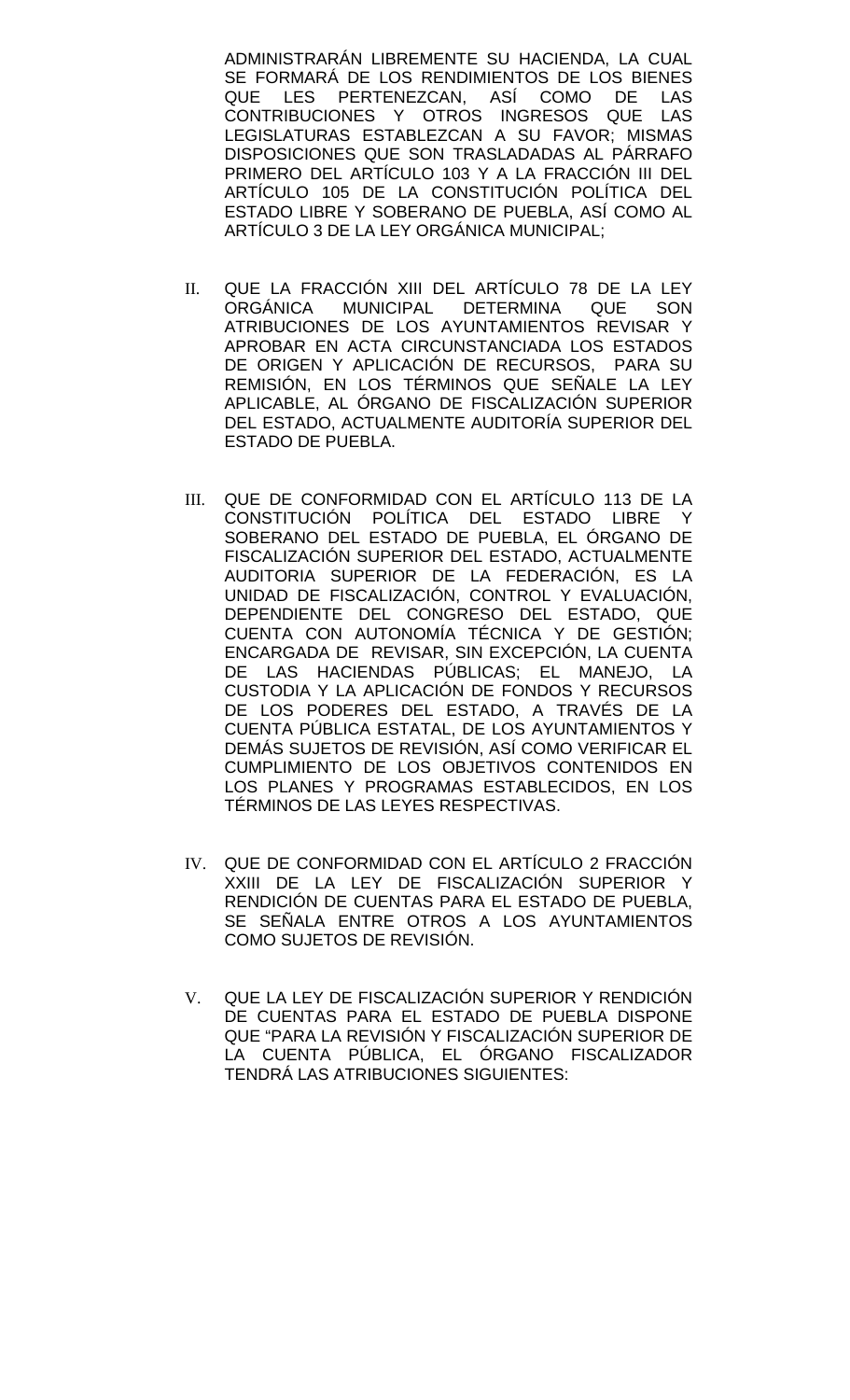REVISAR EL ESTADO DE ORIGEN Y APLICACIÓN DE RECURSOS QUE EN FORMA MENSUAL DEBERÁN ENTREGAR AL ÓRGANO FISCALIZADOR LOS SUJETOS DE REVISIÓN, ASÍ COMO LAS INSTITUCIONES PÚBLICAS Y PRIVADAS QUE ADMINISTREN RECURSOS FINANCIEROS DEL GOBIERNO DEL ESTADO O DE OTRA FUENTE DE FINANCIAMIENTO QUE AFECTE O MODIFIQUE EL PATRIMONIO PÚBLICO.

- VI. QUE DE CONFORMIDAD CON EL ARTÍCULO 37 FRACCIÓN IV INCISO A), DE LA LEY DE FISCALIZACIÓN SUPERIOR Y RENDICIÓN DE CUENTAS PARA EL ESTADO DE PUEBLA, EL ESTADO DE ORIGEN Y APLICACIÓN DE RECURSOS, DEBERÁ PRESENTARSE ANTE EL ORGANISMO FISCALIZADOR, A TRAVÉS DE QUIENES SEAN O HAYAN SIDO SUS TITULARES O REPRESENTANTES LEGALES, EN LOS TÉRMINOS Y PLAZOS QUE DISPONE DICHO ORDENAMIENTO Y DEMÁS DISPOSICIONES APLICABLES.
- VII. QUE DE LA REVISIÓN EFECTUADA AL ESTADO DE ORIGEN Y APLICACIÓN DE RECURSOS REFERIDO EN EL PROEMIO DEL PRESENTE INSTRUMENTO SE ADVIERTEN EN SU INTEGRACIÓN LOS SIGUIENTES RUBROS:

|                                    |               | ESTADO DE ORIGEN Y APLICACIÓN DE RECURSOS DEL 01 AL 31 DE ENERO DE 2013 |               |
|------------------------------------|---------------|-------------------------------------------------------------------------|---------------|
| <b>ORIGEN DE RECURSOS</b>          |               | <b>APLICACIÓN DE RECURSOS</b>                                           |               |
| <b>IMPUESTOS</b>                   | 11,556,597.02 | SERVICIOS PERSONALES                                                    | 12,097,515.40 |
| <b>DERECHOS</b>                    | 3,742,996.26  | <b>MATERIALES Y SUMINISTROS</b>                                         | 870,153.57    |
| <b>PRODUCTOS</b>                   | 631,309.00    | <b>SERVICIOS GENERALES</b>                                              | 2,957,851.17  |
| <b>APROVECHAMIENTOS</b>            | 1,215,954.57  | SUBSIDIOS, TRANSFERENCIAS Y AYUDAS                                      | 2,711,368.98  |
| <b>PARTICIPACIONES</b>             | 11,244,440.53 | BIENES MUEBLES E INMUEBLES                                              | 2,035,790.00  |
| INGRESOS EXTRAORDINARIOS           | 2,311,246.33  | <b>OBRA PUBLICA</b>                                                     | 5,799,181.99  |
| FONDO PARA LA INVERSION PUBLICA    | 71,306.79     | DEUDA PUBLICA PASIVO CIRCULANTE Y OTROS                                 | 132,346.98    |
| <b>TOTAL DE ORIGEN DE RECURSOS</b> | 30,773,850.50 | <b>ITOTAL DE APLICACIÓN DE RECURSOS</b>                                 | 26,604,208.09 |
|                                    |               | REMANENTE DEL EJERCICIO                                                 | 4,169,642.41  |

**SUMAS IGUALES 30,773,850.50**

QUE UNA VEZ EFECTUADA LA REVISIÓN ÚNICAMENTE DE LA CIFRAS FINALES QUE INTEGRAN EL ESTADO DE ORIGEN Y APLICACIÓN DE RECURSOS, LA COMISIÓN EMITE LA APROBACIÓN DE LAS MISMAS EN EL ENTENDIDO DE QUE ES LA TESORERÍA MUNICIPAL QUIEN REVISA EL DETALLE DE DICHAS CIFRAS Y MUESTRA EL ORIGEN DE LOS RECURSOS, EL DESTINO Y APLICACIÓN DE GASTOS TOTALES DE QUE<br>DISPUSO EL AYUNTAMIENTO POR EL PERIODO AYUNTAMIENTO COMPRENDIDO DEL 01 AL 31 DE ENERO DEL AÑO 2013, RESERVÁNDOSE LA COMISIÓN EL DETALLE EN CASO DE CREERLO NECESARIO A TRAVÉS DE LOS MECANISMOS DE CONTROL IMPLEMENTADOS POR EL AYUNTAMIENTO Y EN LAS REVISIONES QUE POR LEY HACE LA AUDITORIA SUPERIOR DEL ESTADO.

VIII. QUE EFECTUADA LA REVISIÓN A LOS TRASPASOS CORRESPONDIENTE AL PERIODO COMPRENDIDO DEL 01 AL 31 DE ENERO DEL MISMO AÑO, SE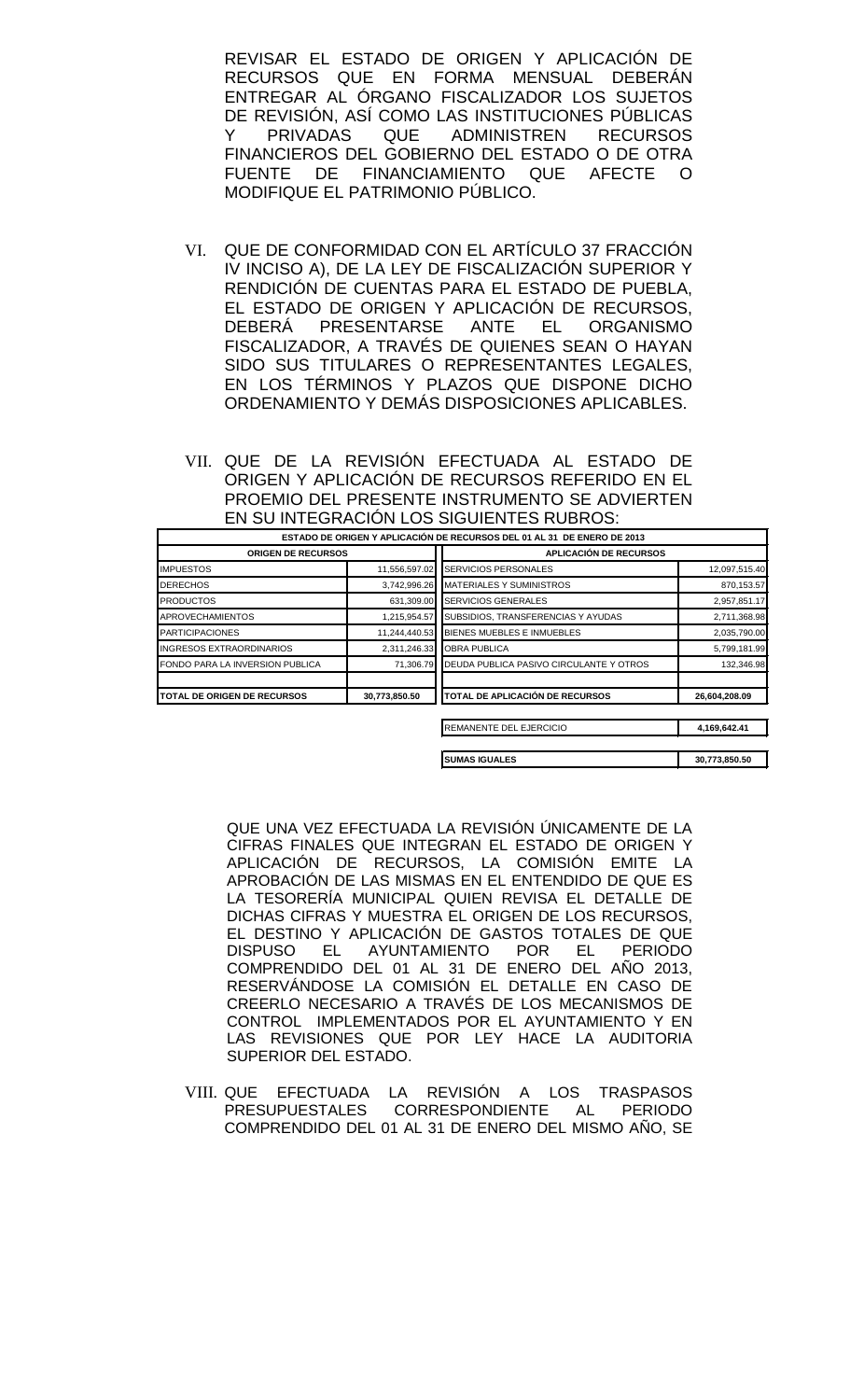#### APERCIBE EL RESULTADO FINANCIERO OBTENIDO QUE ES EL SIGUIENTE:

| Número       | <b>Nombre</b>                            | Trasp.<br><b>Recibidos</b> | Trasp.<br><b>Otorgados</b> |
|--------------|------------------------------------------|----------------------------|----------------------------|
| 100011001101 | <b>REGIDORES Y SÍNDICO</b>               | 432,017.47                 | 432,017.47                 |
| 100011001104 | SUELDOS AL PERSONAL DE CONFIANZA         | 3,647,407.81               | 3,647,407.81               |
| 100011001106 | SUELDOS AL PERSONAL DE BASE              | 1,068,803.11               | 1,051,241.00               |
| 100012001202 | SALARIOS AL PERSONAL EVENTUAL            | 54,922.18                  | 2,149.60                   |
| 100013001305 | PRIMAS DE VACACIONES Y DOMINICAL         | 48,014.88                  | 48,014.88                  |
| 100013001306 | <b>AGUINALDO</b>                         | 40,993.57                  | 40,993.57                  |
| 100013001317 | LIQ. POR INDEM. Y POR SUELDOS Y SAL. CAÍ | 35,302.98                  | 28,643.63                  |
| 100013001350 | COMPENSACIONES EXTRAORDINARIAS           | 286,087.65                 | 89,117.42                  |
| 100015001507 | <b>OTRAS PRESTACIONES</b>                | 105,883.84                 | 96,706.84                  |
| 100015001550 | PENSIONES Y JUBILACIONES                 | 205,780.84                 | 0.00                       |
| 200023002302 | REFACCIONES, ACCESORIOS Y HERRAMIENTAS   | 63,559.52                  | 52,847.14                  |
| 200025002503 | MEDICINAS Y PRODUCTOS FARMACÉUTICOS      | 732.95                     | 0.00                       |
| 200025002504 | MATERIALES, ACC. Y SUMINISTROS MÉDICOS   | 6,270.08                   | 6,270.08                   |
| 200026002601 | <b>COMBUSTIBLES</b>                      | 4,920.93                   | 4,920.93                   |
| 200027002701 | VESTUARIO, UNIFORMES Y BLANCOS           | 5,000.00                   | 5,000.00                   |
| 200027002702 | PRENDAS DE PROTECCIÓN                    | 500,000.00                 | 0.00                       |
| 300031003103 | SERVICIO TELEFÓNICO                      | 43.10                      | 0.00                       |
| 300031003104 | SERVICIO DE ENERGÍA ELÉCTRICA            | 6,659.35                   | 4,038,958.52               |
| 300032003201 | ARRENDAMIENTO DE EDIFICIOS Y LOCALES     | 11,475.00                  | 0.00                       |
| 300033003301 | <b>ASESORÍAS</b>                         | 25,338.55                  | 1,968.75                   |
| 300033003302 | SERVICIOS DE INFORMÁTICA                 | 122,190.80                 | 1,550.80                   |
| 300034003403 | SERVICIOS BANCARIOS Y FINANCIEROS        | 1.00                       | 0.00                       |
| 300034003407 | OTROS IMPUESTOS Y DERECHOS               | 254,204.29                 | 0.00                       |
| 300035003502 | MANT. Y CONSERV. DE BIENES INFORMÁTICOS  | 209,484.84                 | 0.00                       |
| 300035003504 | MANTENIMIENTO Y CONSERVACIÓN DE INM.     | 1,379.26                   | 1,379.26                   |
| 300035003507 | SERV. DE LAVAN., LIMP., HIGIENE Y FUM.   | 1,381.00                   | 0.00                       |
| 300035003510 | DE EQUIPO DE TRANSPORTE                  | 15,000.00                  | 15,000.00                  |
| 300036003602 | <b>IMPRESIONES OFICIALES</b>             | 184,750.00                 | $0.00^{\circ}$             |
| 300037003701 | PASAJES NACIONALES                       | 116.60                     | 0.00                       |
| 300037003702 | <b>VIÁTICOS NACIONALES</b>               | 1,363.95                   | 0.00                       |
| 300038003802 | <b>GASTOS DE ORDEN SOCIAL</b>            | 638.00                     | 0.00                       |
| 400041004105 | AYUDAS CULTURALES Y SOCIALES             | 44,656.00                  | 23,000.00                  |
| 400041004108 | A INSTITUCIONES DE EDUCACIÓN             | 1,500.00                   | 0.00                       |
| 400041004151 | A LA SALUD PÚBLICA                       | 387.70                     | 387.70                     |
| 400041004152 | AL DIF                                   | 125,700.00                 | 125,700.00                 |
| 400041004155 | AL OOSELITE                              | 180,000.00                 | 180,000.00                 |
| 400042004202 | A INSTITUCIONES DE EDUCACIÓN             | 5,500.00                   | 0.00                       |
| 400042004205 | AL CERESO                                | 773,761.40                 | 773,761.40                 |
| 400043004301 | A JUNTAS AUXILIARES                      | 10,000.00                  | 10,000.00                  |
| 500051005102 | EQUIPO DE ADMINISTRACIÓN                 | 570.00                     | 0.00                       |
| 500052005206 | <b>BIENES INFORMÁTICOS</b>               | 2,062,891.17               | 0.00                       |
| 600061006102 | DRENAJE Y ALCANTARILLADO                 | 1,286,139.00               | 655,926.00                 |
| 600061006103 | ELECTRIFICACIÓN                          | 436,063.13                 | 436,063.13                 |
| 600061006104 | URBANIZACIÓN                             | 1,639,122.47               | 3,387,746.28               |
| 600061006107 | INFRAESTRUCTURA EDUCATIVA                | 884,244.63                 | 884,244.63                 |
| 600061006111 | <b>OBRAS DEPORTIVAS</b>                  | 18,169.80                  | 15,300.68                  |
| 600061006115 | <b>EDIFICIOS PÚBLICOS</b>                | 1,112,663.73               | 0.00                       |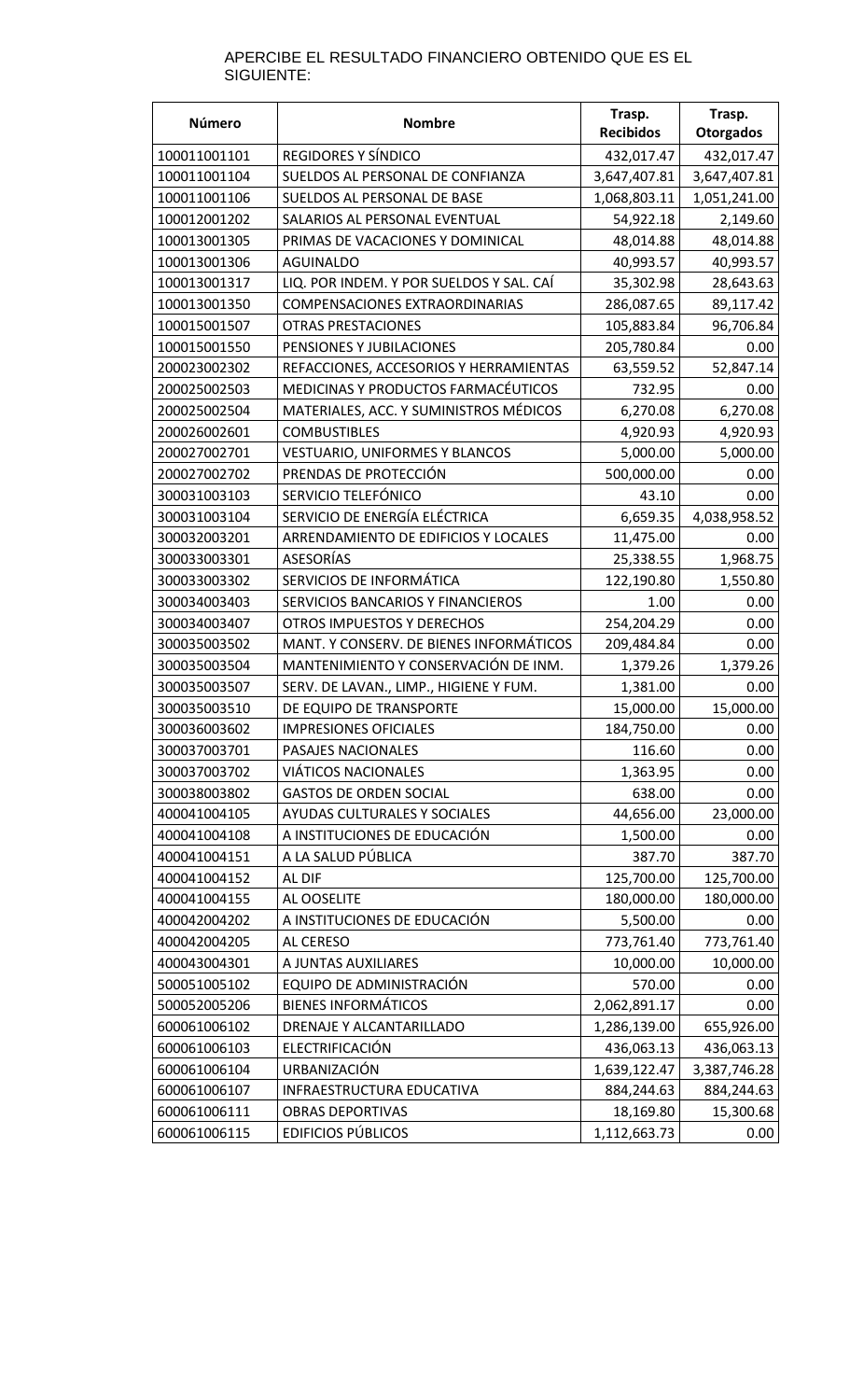| 600061006138  | OBLIGACIONES FINANCIERAS DEUDA PÚBLICA   | 2,121,849.20 | 2,121,849.20                  |
|---------------|------------------------------------------|--------------|-------------------------------|
| 600061006148  | OTRAS DEDUCCIONES                        | 4,630.09     | 697.44                        |
| 600061006149  | INFRAESTRUCTURA DEPORTIVA                | 0.00         | 1,054.69                      |
| 900099009903  | DEV. DE ING. PERC. INDEB. EN EJ. FIS. AN | 132,346.98   | 0.00 <sub>1</sub>             |
| <b>TOTAL:</b> |                                          |              | 18,179,918.85   18,179,918.85 |
|               |                                          |              |                               |

- IX. QUE UNA VEZ EFECTUADA LA REVISIÓN DEL ESTADO DE ORIGEN Y APLICACIÓN DE RECURSOS, LA COMISIÓN EMITE LA APROBACIÓN DEL MISMO POR EL EJERCICIO DEL MANEJO DE RECURSOS QUE REALIZÓ LA TESORERÍA MUNICIPAL EN LOS LAPSOS CONSIGNADOS, DEL CUAL SE ANEXA UN TANTO DEL MISMO PARA QUE CONSTE EL APÉNDICE CORRESPONDIENTE.
- X. QUE UNA VEZ EFECTUADA LA REVISIÓN AL REPORTE DE TRASPASOS PRESUPUESTALES, POR EL PERIODO COMPRENDIDO DEL 01 AL 31 DE ENERO DE 2013, POR LO TANTO Y EN TALES CIRCUNSTANCIAS ESTA COMISIÓN EMITE EL SIGUIENTE:

### D I C T A M E N

PRIMERO.- QUE SE APRUEBE EL ESTADO DE ORIGEN Y APLICACIÓN DE RECURSOS QUE COMPRENDE EL EJERCICIO DE LOS RECURSOS PÚBLICOS POR EL LAPSO COMPRENDIDO DEL 01 AL 31 DE ENERO DEL AÑO 2013, MANIFESTANDO CON ELLO QUE DICHO ESTADO FINANCIERO MUESTRA UNA FORMA RAZONABLE DE LA ADMINISTRACIÓN DEL ERARIO PÚBLICO EJERCIDO.

SEGUNDO.- SE APRUEBEN CADA UNO DE LOS TRASPASOS PRESUPUESTALES, POR EL PERIODO COMPRENDIDO DEL 01 AL 31 DE ENERO DE 2013.

TERCERO.- SE REMITA UNA COPIA A LA AUDITORIA SUPERIOR DEL ESTADO DE PUEBLA.- ATENTAMENTE.- TEHUACAN, PUEBLA A 19 DE FEBRERO DE 2013.- COMISION DE PATRIMONIO Y HACIENDA PÚBLICA MUNICIPAL.- GABRIELA BRINGAS DELGADO.- PRESIDENTA.- GRETA GARCIA SALAZAR.- MIEMBRO.- HUGO BOLAÑOS CABRERA.- MIEMBRO.- FIRMAS ILEGIBLES…."

SE ENCUENTRA PRESENTE EN ESTA SESIÓN EL TESORERO MUNICIPAL, QUIEN PROCEDE A DAR UNA AMPLIA EXPLICACIÓN AL RESPECTO.

SEÑOR PRESIDENTE MUNICIPAL, REGIDORES Y SINDICO MUNICIPAL, EN VOTACIÓN SE LES CONSULTA SI SE APRUEBA LA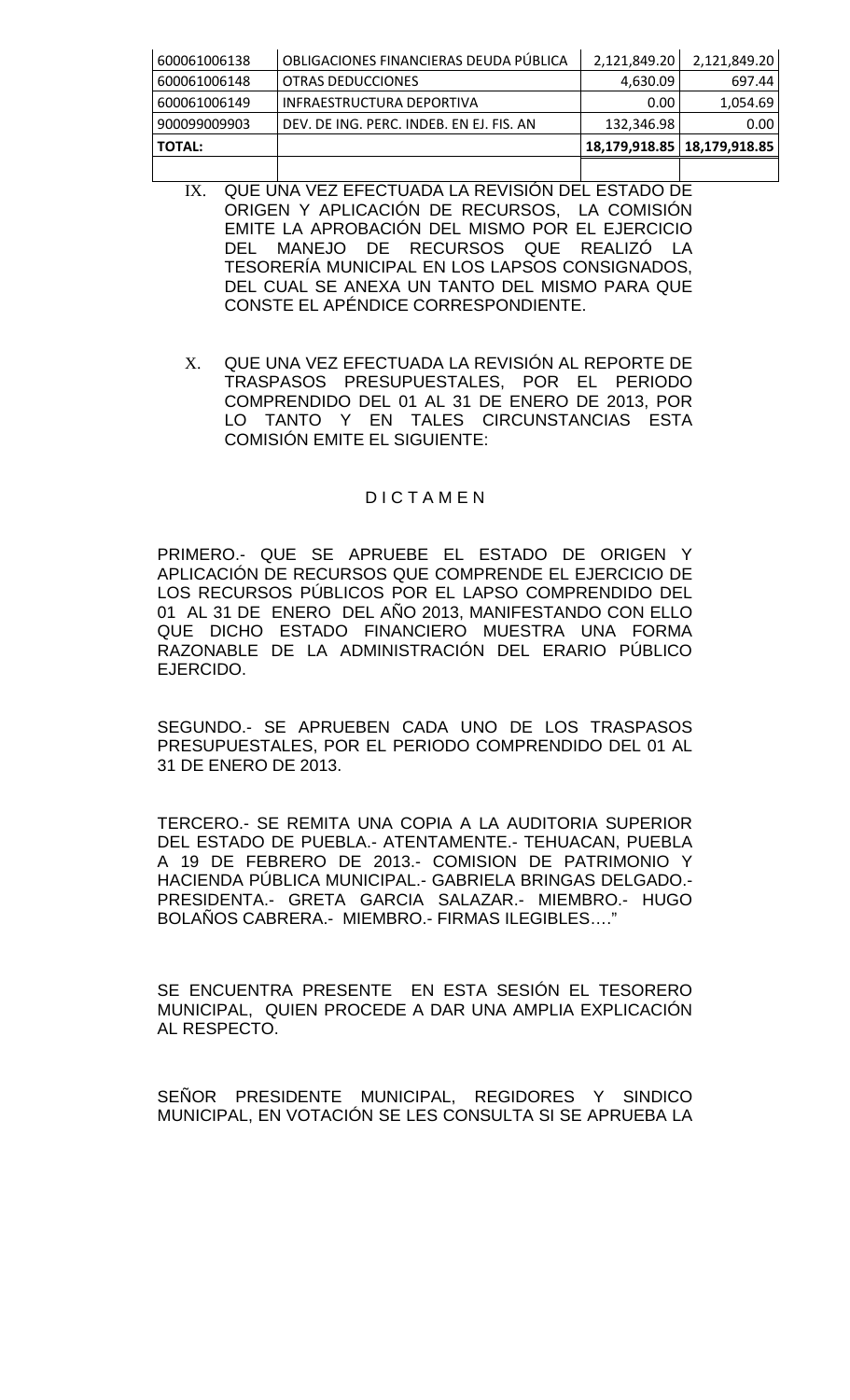PROPUESTA PRESENTADA EN CUESTIÓN, LOS QUE ESTÉN POR LA AFIRMATIVA SÍRVANSE MANIFESTARLO LEVANTANDO LA MANO.

LOS CIUDADANOS REGIDORES, ISAAC AGUILAR SANCHEZ Y ENRIQUE BUSTOS FLORES, EMITEN SU VOTO EN CONTRA, POR LO QUE EL C. JOSÉ ORLANDO CUALLO CINTA, LES PREGUNTA SI TIENEN ALGUN ARGUMENTO AL RESPECTO, MANIFESTANDO LO SIGUIENTE:

EL C. REGIDOR ISAAC AGUILAR SÁNCHEZ, MANIFIESTA QUE NO LE QUEDA CLARO COMO SE APLICA EL RECURSO.

EL C. REGIDOR ENRIQUE BUSTOS FLORES, MANIFIESTA: QUE NO TIENE ARGUMENTO, SÓLO EN EL CUARTO PUNTO EN CUANTO A QUE SE REMITA COPIA A LA AUDITORÍA SUPERIOR DEL ESTADO DE PUEBLA, ESTA DE ACUERDO.

HABIÉNDOSE ANALIZADO AMPLIAMENTE EL CONTENIDO DEL DICTAMEN DE REFERENCIA, POR MAYORÍA CON 11 VOTOS A FAVOR, POR PARTE DE LOS INTEGRANTES DEL HONORABLE CABILDO, ASI COMO 2 VOTOS EN CONTRA POR PARTE DE LOS C. C. REGIDORES, ISAAC AGUILAR SANCHEZ Y ENRIQUE BUSTOS FLORES, SE DETERMINA EL SIGUIENTE:

# **A C U E R D O**

**PRIMERO.-** SE APRUEBA EL ESTADO DE ORIGEN Y APLICACIÓN DE RECURSOS QUE COMPRENDE EL EJERCICIO DE LOS RECURSOS PÚBLICOS POR EL LAPSO COMPRENDIDO DEL 01 AL 31 DE ENERO DEL AÑO 2013, MANIFESTANDO CON ELLO QUE DICHO ESTADO FINANCIERO MUESTRA UNA FORMA RAZONABLE DE LA ADMINISTRACIÓN DEL ERARIO PÚBLICO EJERCIDO, MISMO QUE ARROJA LO SIGUIENTE:

|                                 |               | ESTADO DE ORIGEN Y APLICACIÓN DE RECURSOS DEL 01 AL 31 DE ENERO DE 2013 |               |
|---------------------------------|---------------|-------------------------------------------------------------------------|---------------|
| <b>ORIGEN DE RECURSOS</b>       |               | <b>APLICACIÓN DE RECURSOS</b>                                           |               |
| <b>IMPUESTOS</b>                | 11,556,597.02 | <b>SERVICIOS PERSONALES</b>                                             | 12,097,515.40 |
| <b>DERECHOS</b>                 | 3,742,996.26  | <b>MATERIALES Y SUMINISTROS</b>                                         | 870,153.57    |
| <b>PRODUCTOS</b>                | 631,309.00    | <b>ISERVICIOS GENERALES</b>                                             | 2,957,851.17  |
| <b>APROVECHAMIENTOS</b>         | 1,215,954.57  | SUBSIDIOS, TRANSFERENCIAS Y AYUDAS                                      | 2,711,368.98  |
| <b>PARTICIPACIONES</b>          | 11,244,440.53 | BIENES MUEBLES E INMUEBLES                                              | 2,035,790.00  |
| <b>INGRESOS EXTRAORDINARIOS</b> | 2,311,246.33  | <b>OBRA PUBLICA</b>                                                     | 5,799,181.99  |
| FONDO PARA LA INVERSION PUBLICA | 71.306.79     | DEUDA PUBLICA PASIVO CIRCULANTE Y OTROS                                 | 132,346.98    |
| TOTAL DE ORIGEN DE RECURSOS     | 30,773,850.50 | <b>TOTAL DE APLICACIÓN DE RECURSOS</b>                                  | 26,604,208.09 |
|                                 |               | REMANENTE DEL EJERCICIO                                                 | 4,169,642.41  |

| <b>I</b> SUMAS IGUALES | 30.773.850.50 |
|------------------------|---------------|
|                        |               |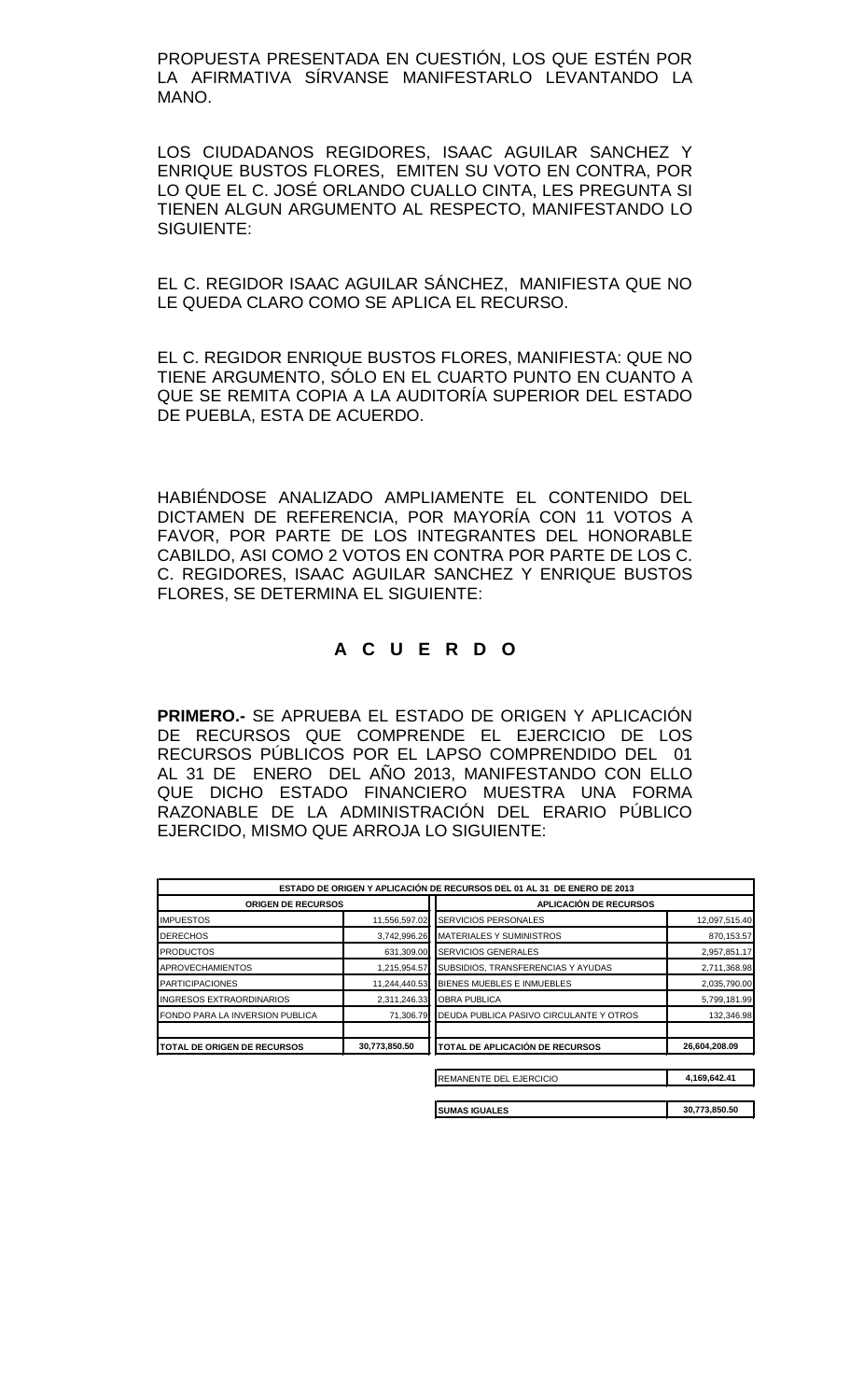**SEGUNDO.-** SE APRUEBAN CADA UNO DE LOS TRASPASOS PRESUPUESTALES, POR EL PERIODO COMPRENDIDO DEL 01 AL 31 DE ENERO DE 2013, MISMO QUE ARROJA LO SIGUIENTE:

| Número       | <b>Nombre</b>                            | Trasp.<br><b>Recibidos</b> | Trasp.<br><b>Otorgados</b> |
|--------------|------------------------------------------|----------------------------|----------------------------|
| 100011001101 | REGIDORES Y SÍNDICO                      | 432,017.47                 | 432,017.47                 |
| 100011001104 | SUELDOS AL PERSONAL DE CONFIANZA         | 3,647,407.81               | 3,647,407.81               |
| 100011001106 | SUELDOS AL PERSONAL DE BASE              | 1,068,803.11               | 1,051,241.00               |
| 100012001202 | SALARIOS AL PERSONAL EVENTUAL            | 54,922.18                  | 2,149.60                   |
| 100013001305 | PRIMAS DE VACACIONES Y DOMINICAL         | 48,014.88                  | 48,014.88                  |
| 100013001306 | <b>AGUINALDO</b>                         | 40,993.57                  | 40,993.57                  |
| 100013001317 | LIQ. POR INDEM. Y POR SUELDOS Y SAL. CAÍ | 35,302.98                  | 28,643.63                  |
| 100013001350 | COMPENSACIONES EXTRAORDINARIAS           | 286,087.65                 | 89,117.42                  |
| 100015001507 | <b>OTRAS PRESTACIONES</b>                | 105,883.84                 | 96,706.84                  |
| 100015001550 | PENSIONES Y JUBILACIONES                 | 205,780.84                 | 0.00                       |
|              | REFACCIONES, ACCESORIOS Y                |                            |                            |
| 200023002302 | <b>HERRAMIENTAS</b>                      | 63,559.52                  | 52,847.14                  |
| 200025002503 | MEDICINAS Y PRODUCTOS FARMACÉUTICOS      | 732.95                     | 0.00                       |
| 200025002504 | MATERIALES, ACC. Y SUMINISTROS MÉDICOS   | 6,270.08                   | 6,270.08                   |
| 200026002601 | <b>COMBUSTIBLES</b>                      | 4,920.93                   | 4,920.93                   |
| 200027002701 | <b>VESTUARIO, UNIFORMES Y BLANCOS</b>    | 5,000.00                   | 5,000.00                   |
| 200027002702 | PRENDAS DE PROTECCIÓN                    | 500,000.00                 | 0.00                       |
| 300031003103 | SERVICIO TELEFÓNICO                      | 43.10                      | 0.00                       |
| 300031003104 | SERVICIO DE ENERGÍA ELÉCTRICA            | 6,659.35                   | 4,038,958.52               |
| 300032003201 | ARRENDAMIENTO DE EDIFICIOS Y LOCALES     | 11,475.00                  | 0.00                       |
| 300033003301 | <b>ASESORÍAS</b>                         | 25,338.55                  | 1,968.75                   |
| 300033003302 | SERVICIOS DE INFORMÁTICA                 | 122,190.80                 | 1,550.80                   |
| 300034003403 | SERVICIOS BANCARIOS Y FINANCIEROS        | 1.00                       | 0.00                       |
| 300034003407 | <b>OTROS IMPUESTOS Y DERECHOS</b>        | 254,204.29                 | 0.00                       |
|              | MANT. Y CONSERV. DE BIENES               |                            |                            |
| 300035003502 | <b>INFORMÁTICOS</b>                      | 209,484.84                 | 0.00                       |
| 300035003504 | MANTENIMIENTO Y CONSERVACIÓN DE INM.     | 1,379.26                   | 1,379.26                   |
| 300035003507 | SERV. DE LAVAN., LIMP., HIGIENE Y FUM.   | 1,381.00                   | 0.00                       |
| 300035003510 | DE EQUIPO DE TRANSPORTE                  | 15,000.00                  | 15,000.00                  |
| 300036003602 | <b>IMPRESIONES OFICIALES</b>             | 184,750.00                 | 0.00                       |
| 300037003701 | PASAJES NACIONALES                       | 116.60                     | 0.00                       |
| 300037003702 | <b>VIÁTICOS NACIONALES</b>               | 1,363.95                   | 0.00                       |
| 300038003802 | <b>GASTOS DE ORDEN SOCIAL</b>            | 638.00                     | 0.00                       |
| 400041004105 | AYUDAS CULTURALES Y SOCIALES             | 44,656.00                  | 23,000.00                  |
| 400041004108 | A INSTITUCIONES DE EDUCACIÓN             | 1,500.00                   | 0.00                       |
| 400041004151 | A LA SALUD PÚBLICA                       | 387.70                     | 387.70                     |
| 400041004152 | AL DIF                                   | 125,700.00                 | 125,700.00                 |
| 400041004155 | AL OOSELITE                              | 180,000.00                 | 180,000.00                 |
| 400042004202 | A INSTITUCIONES DE EDUCACIÓN             | 5,500.00                   | 0.00                       |
| 400042004205 | AL CERESO                                | 773,761.40                 | 773,761.40                 |
| 400043004301 | A JUNTAS AUXILIARES                      | 10,000.00                  | 10,000.00                  |
| 500051005102 | EQUIPO DE ADMINISTRACIÓN                 | 570.00                     | 0.00                       |
| 500052005206 | <b>BIENES INFORMÁTICOS</b>               | 2,062,891.17               | 0.00                       |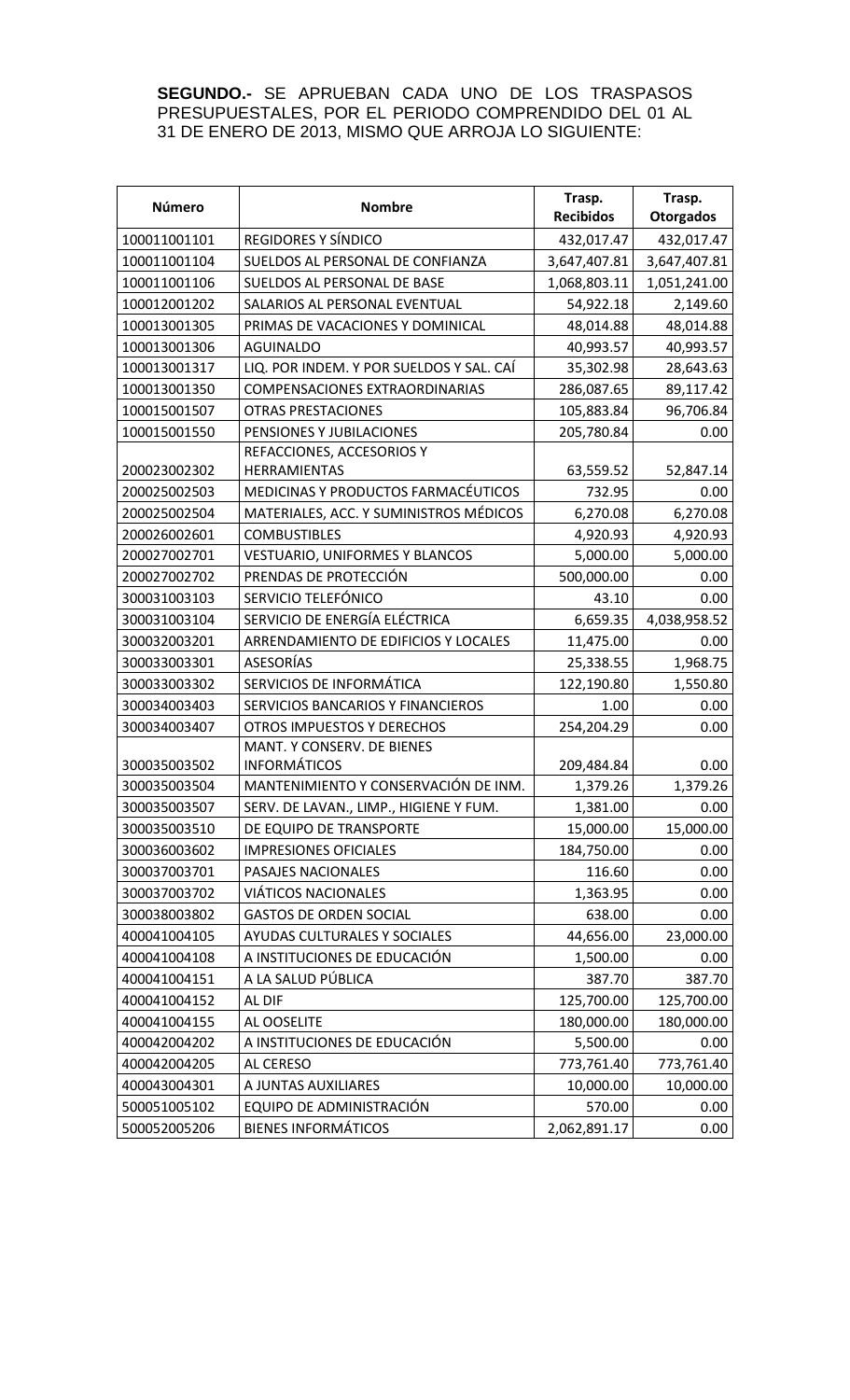| 600061006102  | DRENAJE Y ALCANTARILLADO                 | 1,286,139.00  | 655,926.00    |
|---------------|------------------------------------------|---------------|---------------|
| 600061006103  | ELECTRIFICACIÓN                          | 436,063.13    | 436,063.13    |
| 600061006104  | URBANIZACIÓN                             | 1,639,122.47  | 3,387,746.28  |
| 600061006107  | INFRAESTRUCTURA EDUCATIVA                | 884,244.63    | 884,244.63    |
| 600061006111  | <b>OBRAS DEPORTIVAS</b>                  | 18,169.80     | 15,300.68     |
| 600061006115  | <b>EDIFICIOS PÚBLICOS</b>                | 1,112,663.73  | 0.00          |
| 600061006138  | OBLIGACIONES FINANCIERAS DEUDA PÚBLICA   | 2,121,849.20  | 2,121,849.20  |
| 600061006148  | <b>OTRAS DEDUCCIONES</b>                 | 4,630.09      | 697.44        |
| 600061006149  | INFRAESTRUCTURA DEPORTIVA                | 0.00          | 1,054.69      |
| 900099009903  | DEV. DE ING. PERC. INDEB. EN EJ. FIS. AN | 132,346.98    | 0.00          |
| <b>TOTAL:</b> |                                          | 18,179,918.85 | 18,179,918.85 |
|               |                                          |               |               |

**TERCERO.-** SE REMITA UNA COPIA A LA AUDITORIA SUPERIOR DEL ESTADO DE PUEBLA.

LO ANTERIOR CON FUNDAMENTO EN LOS DISPOSITIVOS LEGALES INVOCADOS EN EL DICTAMEN DE REFERENCIA.

NO HABIÉNDO ASUNTO QUE TRATAR SE DA POR TERMINADA LA PRESENTE SESIÓN DE CABILDO, SIENDO LAS VEINTE HORAS DEL DÍA DIECINUEVE DE FEBRERO DEL AÑO DOS MIL TRECE, PROCEDIENDOSE A LEVANTAR LA PRESENTE ACTA QUE FIRMAN LOS QUE EN ELLA INTERVINIEERON.- DOY FE.----------------

## **SECRETARIO DEL H. AYUNTAMIENTO**

## **C. JOSÉ ORLANDO CUALLO CINTA.**

**C. ELISEO LEZAMA PRIETO \_\_\_\_\_\_\_\_\_\_\_\_\_\_\_\_\_\_\_\_\_\_**

**C. HUGO RUBEN BOLAÑOS CABRERA \_\_\_\_\_\_\_\_\_\_\_\_\_\_\_\_\_\_\_\_\_\_**

**C. GABRIELA BRINGAS DELGADO** 

**C. CARLOS ARENAS GUTIERREZ \_\_\_\_\_\_\_\_\_\_\_\_**